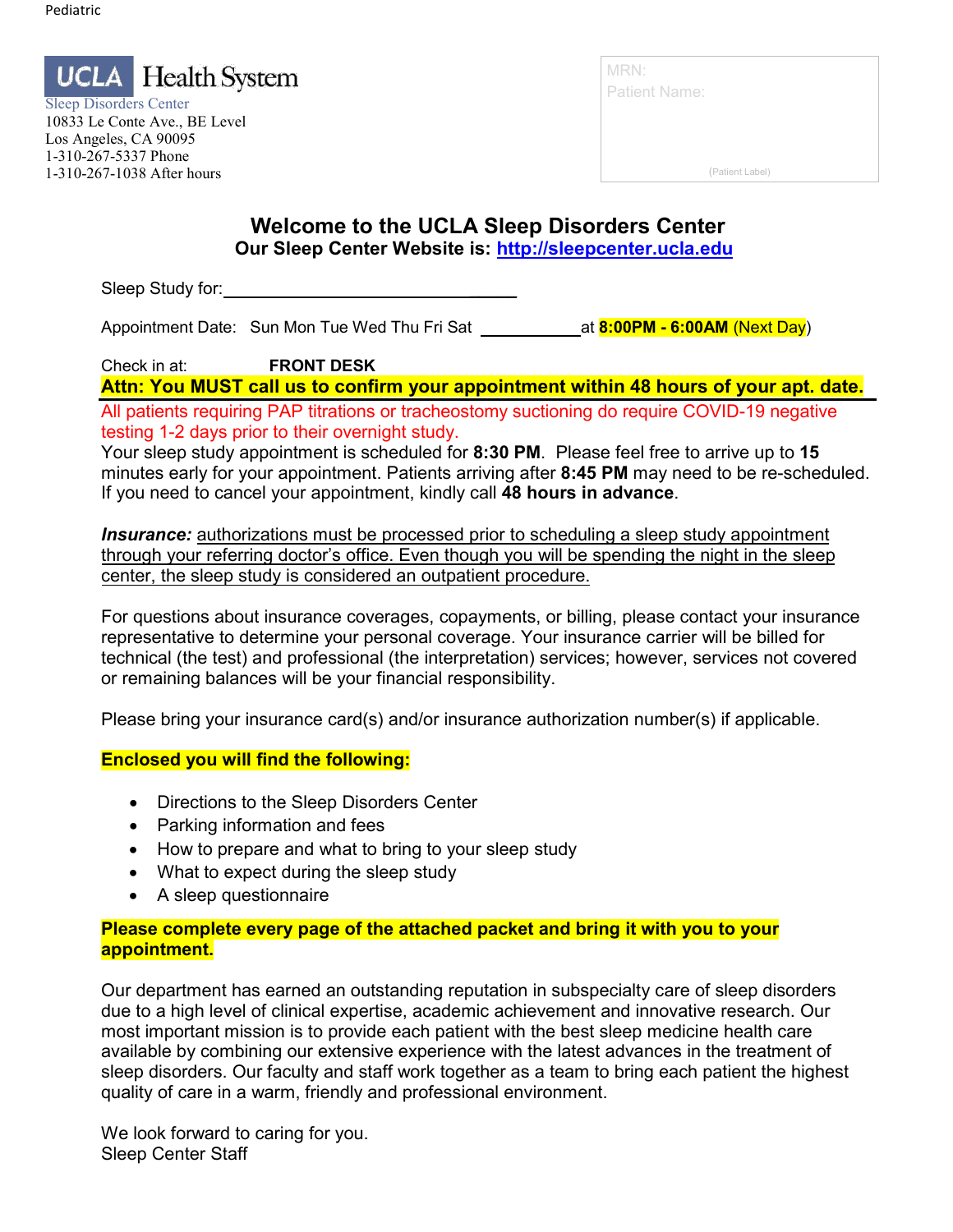

Sleep Disorders Center 10833 Le Conte Avenue, B Level Los Angeles, CA 90095 1-310-26SLEEP (7-5337)

| MRN:                 |                 |
|----------------------|-----------------|
| <b>Patient Name:</b> |                 |
|                      |                 |
|                      | (Patient Label) |

### **UCLA Sleep Disorders Center Facts about your Child's Sleep Recording**

Our staff will be doing everything possible to make your child's night stay in the Sleep Center as comfortable as possible. However, the application of electrodes to his/her head and face area as well as wires to measure breathing and other delicate sensors may disturb his/her sleep somewhat. This is normal and your child's cooperation and patience is appreciated will make our job easier and your stay more pleasant. Some other important facts:

- $\Box$  Please bring pajamas or a two-piece outfit for your child to wear, as well as any medications your child may need.
- □ Please shower and wash hair BEFORE coming to the Lab. Don't use hair spray or oils in your child's hair. This will ensure better adhesion of electrodes.
- □ Small cupped wires (electrodes) will be filled with cream and taped to or near your child's chin, ears, head, chest, legs and near his/her eyes. This takes about one hour.
- □ All electrodes and sensors are placed using hypoallergenic tape. Please let us know if your child has a known skin allergy.
- $\Box$  In some cases, after the study has begun, a technologist may need to re-enter the room to reposition sensors or to begin CPAP treatment.
- $\Box$  The technologists are awake all night and you may call them if you need them.
- $\Box$  Video monitoring is done throughout the night. Recordings are used by Sleep Specialist Physicians only. Recordings are not available for transfer or copy.
- $\Box$  The lab technologist who removes the electrodes in the morning may not be the same technologist who applied the electrodes the night before.
- $\Box$  You are expected to arrive at your scheduled time as other patients are also scheduled on the same night. Late arrivals may forfeit their appointments.
- $\Box$  Except for going to the bathroom, your child must stay in bed throughout the night, resting quietly if awake.
- $\Box$  For patients scheduled for additional recordings the following day, breakfast and lunch are not provided. Please bring a lunch-sized cooler for your food items. We do not have a refrigerator for patient food..
- $\Box$  The technologists are highly trained and knowledgeable; however, they may not give you any information regarding the sleep study results or medical condition(s).
- □ Results will be available in approximately two weeks, and may be discussed in detail with your physician.
- $\Box$  Sleep study reports are sent to the referring physician(s) only. If you wish to obtain a copy of your report, please contact the Medical Records Department.
- □ Sleep recordings are highly specialized medical procedures that require time and care in performing and analyzing. Please try to cooperate as best you are able.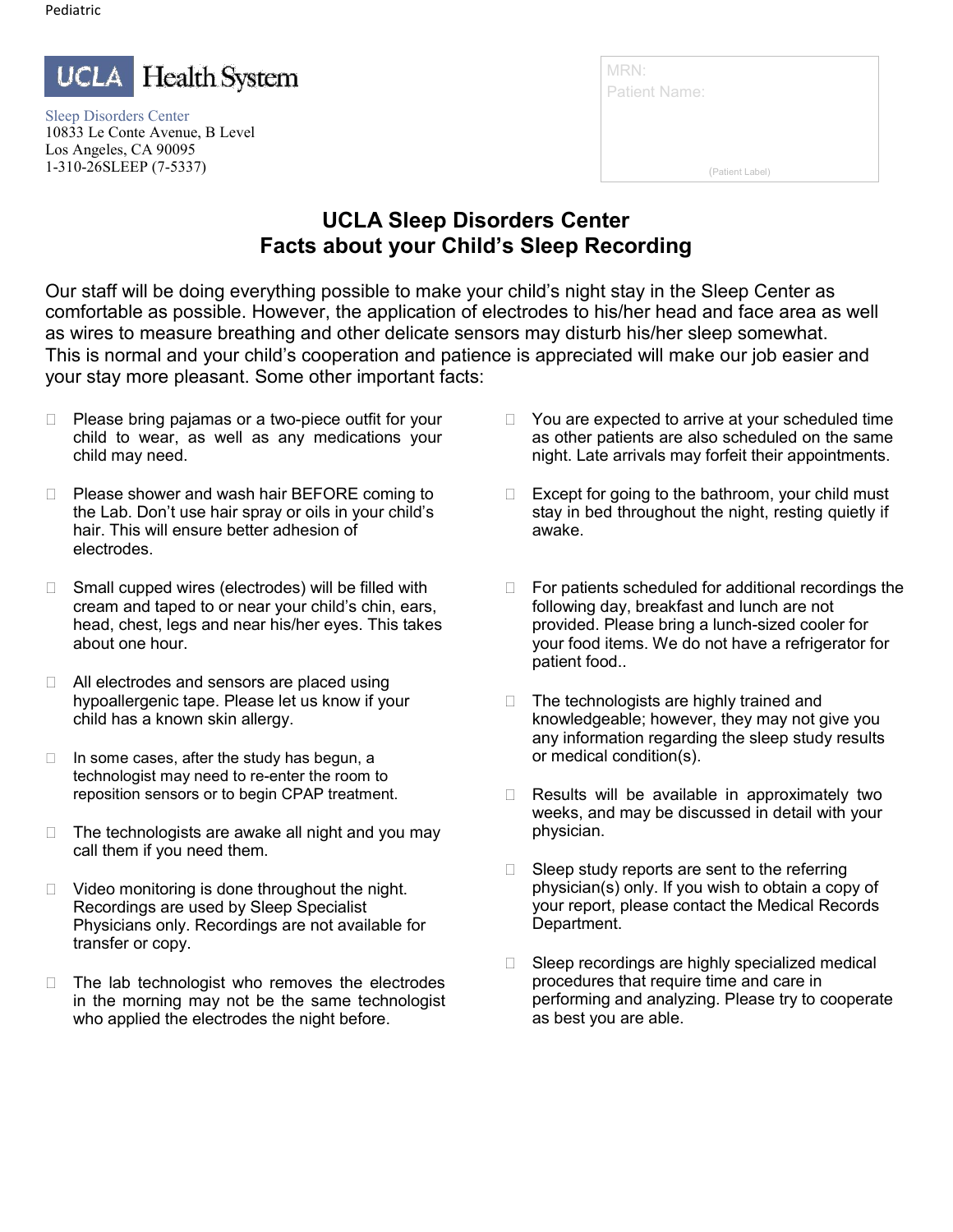|                              | <b>UCLA</b> Health System |        |         | MRN:<br>Patient Name: |  |
|------------------------------|---------------------------|--------|---------|-----------------------|--|
|                              |                           |        |         | (Patient Label)       |  |
| <b>CHILD'S NAME:</b><br>AGE: | Years,                    | months | Height: | DOB:<br>Weight        |  |

In preparation for your child's appointment, kindly take a moment to answer these routine questions and bring with you at the time of his/her appointment.

Don't worry too much about providing great detail to the questions. The questions are meant simply as an overview.

**\_\_\_\_\_\_\_\_\_\_\_\_\_\_\_\_\_\_\_\_\_\_\_\_\_\_\_\_\_\_\_\_\_\_\_\_\_\_\_\_\_\_\_\_\_\_\_\_\_\_\_\_\_\_\_\_\_\_\_\_\_\_\_\_\_\_\_\_\_\_\_\_\_\_\_\_\_\_\_\_\_\_\_\_\_\_\_ \_\_\_\_\_\_\_\_\_\_\_\_\_\_\_\_\_\_\_\_\_\_\_\_\_\_\_\_\_\_\_\_\_\_\_\_\_\_\_\_\_\_\_\_\_\_\_\_\_\_\_\_\_\_\_\_\_\_\_\_\_\_\_\_\_\_\_\_\_\_\_\_\_\_\_\_\_\_\_\_\_\_\_\_\_\_\_ \_\_\_\_\_\_\_\_\_\_\_\_\_\_\_\_\_\_\_\_\_\_\_\_\_\_\_\_\_\_\_\_\_\_\_\_\_\_\_\_\_\_\_\_\_\_\_\_\_\_\_\_\_\_\_\_\_\_\_\_\_\_\_\_\_\_\_\_\_\_\_\_\_\_\_\_\_\_\_\_\_\_\_\_\_\_\_ \_\_\_\_\_\_\_\_\_\_\_\_\_\_\_\_\_\_\_\_\_\_\_\_\_\_\_\_\_\_\_\_\_\_\_\_\_\_\_\_\_\_\_\_\_\_\_\_\_\_\_\_\_\_\_\_\_\_\_\_\_\_\_\_\_\_\_\_\_\_\_\_\_\_\_\_\_\_\_\_\_\_\_\_\_\_\_**

#### **1. Please briefly describe your child's sleep problems:**

#### **2. PREGNANCY & DELIVERY**

- A. How many pregnancies did you have before this child?
- B. Did you have any illnesses or complications during this pregnancy? If so, what were they?

\_\_\_\_\_\_\_\_\_\_\_\_\_\_\_\_\_\_\_\_\_\_\_\_\_\_\_\_\_\_\_\_\_\_\_\_\_\_\_\_\_\_\_\_\_\_\_\_\_\_\_\_\_\_\_\_\_\_\_\_\_\_\_\_\_\_\_\_\_\_\_\_\_\_\_

- C. Was baby born full term? If not, how many weeks gestation?
- D. Was delivery vaginal?
- If Cesarean section, what were the indications? \_\_\_\_\_\_\_\_\_\_\_\_\_\_\_\_\_\_\_\_\_\_\_\_\_\_\_\_\_\_\_\_\_\_\_\_\_ E. How long was the labor?
- F. When the baby was born, did he/she cry right away? Describe any problems the baby had in the first few days after birth. \_\_\_\_\_\_\_\_\_\_\_\_\_\_\_\_\_\_\_\_\_\_\_\_\_\_\_\_\_\_\_\_\_\_\_\_\_\_\_\_\_\_\_\_\_\_\_\_\_\_\_\_\_\_\_\_\_\_\_\_\_\_\_\_\_\_\_\_\_\_\_\_\_\_\_

#### **3. GENERAL HEALTH**

Aside from the usual colds and flu's, has your child had any special health problems, major illnesses, surgery, etc.? If so, please describe:

\_\_\_\_\_\_\_\_\_\_\_\_\_\_\_\_\_\_\_\_\_\_\_\_\_\_\_\_\_\_\_\_\_\_\_\_\_\_\_\_\_\_\_\_\_\_\_\_\_\_\_\_\_\_\_\_\_\_\_\_\_\_\_\_\_\_\_\_\_\_\_\_\_\_\_

\_\_\_\_\_\_\_\_\_\_\_\_\_\_\_\_\_\_\_\_\_\_\_\_\_\_\_\_\_\_\_\_\_\_\_\_\_\_\_\_\_\_\_\_\_\_\_\_\_\_\_\_\_\_\_\_\_\_\_\_\_\_\_\_\_\_\_\_\_\_\_\_\_\_\_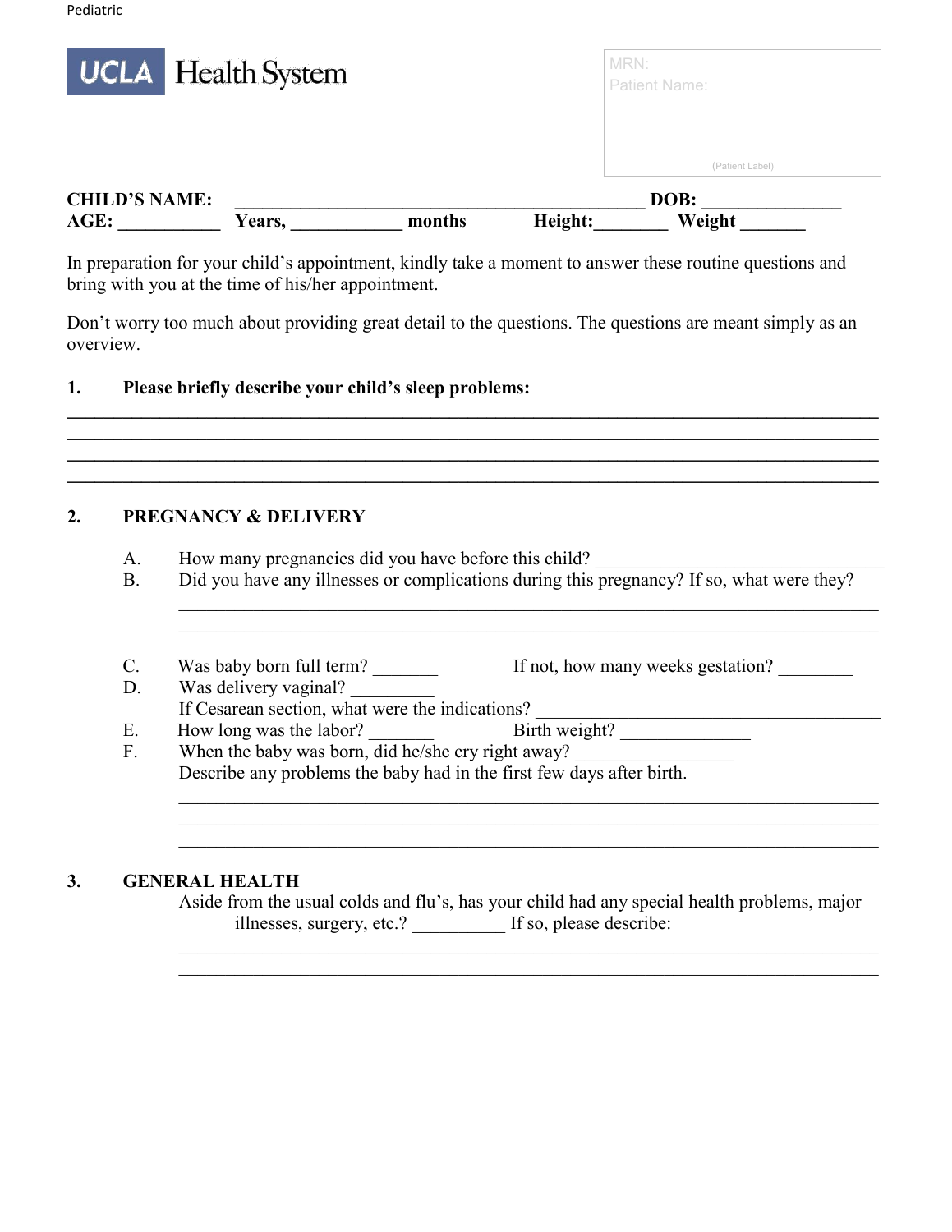

MRN: Patient Name:

(Patient Label)

#### **4. DEVELOPMENT**

How old was the baby when he/she first did the following?

| smiled responsively<br>rolled over<br>sat unaided<br>crawled<br>pulled to stand<br>walked<br>ran<br>walked upstairs | walked down stairs<br>rode a tricycle<br>rode a bicycle<br>said first words<br>put 2 or 3 words together<br>began to help in dressing<br>dressed self independently (except shoelaces)<br>was able to tie shoelaces by self |  |
|---------------------------------------------------------------------------------------------------------------------|-----------------------------------------------------------------------------------------------------------------------------------------------------------------------------------------------------------------------------|--|
|                                                                                                                     |                                                                                                                                                                                                                             |  |

Handedness (right, left, ambidextrous) became apparent at age:

#### **5. SCHOOLING**

- A. Is your child attending school? \_\_\_\_\_\_\_\_\_\_ B. What grade is your child in now? \_\_\_\_\_\_
- C. What school? \_\_\_\_\_\_\_\_\_\_\_\_\_\_\_\_\_\_\_\_\_\_\_ D. How are his/her grades? \_\_\_\_\_\_\_\_\_\_\_\_
- E. Are there any behavior or attention problems at school? If yes, when did this start?

#### **6. FAMILY**

A. Please list the names and ages of brothers and sisters in chronological order

| Name | Age | Brother/<br>sister | Specific health condition (please specify) |
|------|-----|--------------------|--------------------------------------------|
|      |     |                    |                                            |
|      |     |                    |                                            |
|      |     |                    |                                            |
|      |     |                    |                                            |
|      |     |                    |                                            |
|      |     |                    |                                            |

B. On either side of the family, has anyone ever experienced any of the following conditions: Please check all that apply and explain below

| sudden infant death                    | epilepsy    | seizures                           |       |
|----------------------------------------|-------------|------------------------------------|-------|
| paralysis                              | retardation | cerebral palsy                     |       |
| learning disabilities                  |             | hyperactivity tumor sleep problems | other |
| neurologic condition (please specify): |             |                                    |       |

 $\mathcal{L}_\text{G}$  , and the contribution of the contribution of the contribution of the contribution of the contribution of the contribution of the contribution of the contribution of the contribution of the contribution of t  $\mathcal{L}_\text{G}$  , and the contribution of the contribution of the contribution of the contribution of the contribution of the contribution of the contribution of the contribution of the contribution of the contribution of t

\_\_\_\_\_\_\_\_\_\_\_\_\_\_\_\_\_\_\_\_\_\_\_\_\_\_\_\_\_\_\_\_\_\_\_\_\_\_\_\_\_\_\_\_\_\_\_\_\_\_\_\_\_\_\_\_\_\_\_\_\_\_\_\_\_\_\_\_\_\_\_\_\_\_\_ \_\_\_\_\_\_\_\_\_\_\_\_\_\_\_\_\_\_\_\_\_\_\_\_\_\_\_\_\_\_\_\_\_\_\_\_\_\_\_\_\_\_\_\_\_\_\_\_\_\_\_\_\_\_\_\_\_\_\_\_\_\_\_\_\_\_\_\_\_\_\_\_\_\_\_

If any condition was checked above, please explain: \_\_\_\_\_\_\_\_\_\_\_\_\_\_\_\_\_\_\_\_\_\_\_\_\_\_\_\_\_

C. Describe any other medical conditions which run in the family: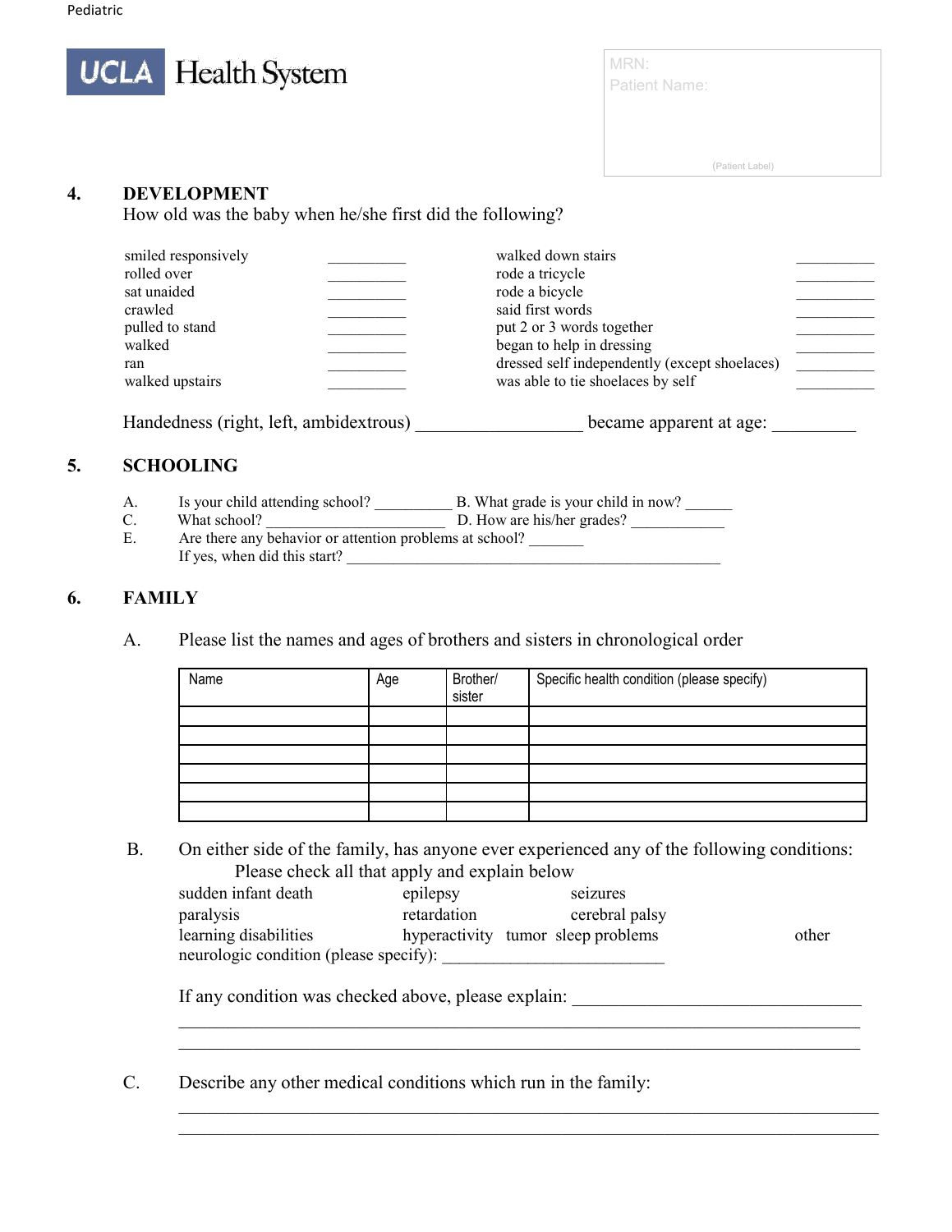|    | <b>UCLA</b> Health System                                                                                                          | <b>Patient Name:</b> |
|----|------------------------------------------------------------------------------------------------------------------------------------|----------------------|
|    |                                                                                                                                    |                      |
|    |                                                                                                                                    | (Patient Label)      |
| D. | Have there been any divorces, deaths, or other relevant family problems which might affect<br>If so, please explain:<br>the child? |                      |

\_\_\_\_\_\_\_\_\_\_\_\_\_\_\_\_\_\_\_\_\_\_\_\_\_\_\_\_\_\_\_\_\_\_\_\_\_\_\_\_\_\_\_\_\_\_\_\_\_\_\_\_\_\_\_\_\_\_\_\_\_\_\_\_\_\_\_\_\_\_\_\_\_\_

#### **7. REVIEW OF SYSTEMS**

Please check if your child has had a problem with any of the following:

| headaches            | poor or double vision             |
|----------------------|-----------------------------------|
| impaired vision      | speech/language problems          |
| weakness             | incoordination/ clumsiness        |
| lethargy/sleepiness  | hyperactivity                     |
| vomiting             | seizures or convulsions           |
| a heart condition    | a problem with stomach/intestines |
| dizziness            | a problem with kidneys or bladder |
| allergies (to what?) |                                   |
| other (explain)      |                                   |

#### **8. MEDICATIONS**

Please list all the medications, with their dosages, which your child is currently taking:

| Medication | Dose | Frequency |
|------------|------|-----------|
| 1.         |      |           |
| 2.<br>3.   |      |           |
| 4.<br>5.   |      |           |
| 6.<br>7.   |      |           |
| 8.         |      |           |

#### **9. OTHER**

If you have any further notes that you may not want to forget to tell the doctor, please write it down here:

\_\_\_\_\_\_\_\_\_\_\_\_\_\_\_\_\_\_\_\_\_\_\_\_\_\_\_\_\_\_\_\_\_\_\_\_\_\_\_\_\_\_\_\_\_\_\_\_\_\_\_\_\_\_\_\_\_\_\_\_\_\_\_\_\_\_\_\_\_\_\_\_\_\_\_\_\_\_\_\_ \_\_\_\_\_\_\_\_\_\_\_\_\_\_\_\_\_\_\_\_\_\_\_\_\_\_\_\_\_\_\_\_\_\_\_\_\_\_\_\_\_\_\_\_\_\_\_\_\_\_\_\_\_\_\_\_\_\_\_\_\_\_\_\_\_\_\_\_\_\_\_\_\_\_\_\_\_\_\_\_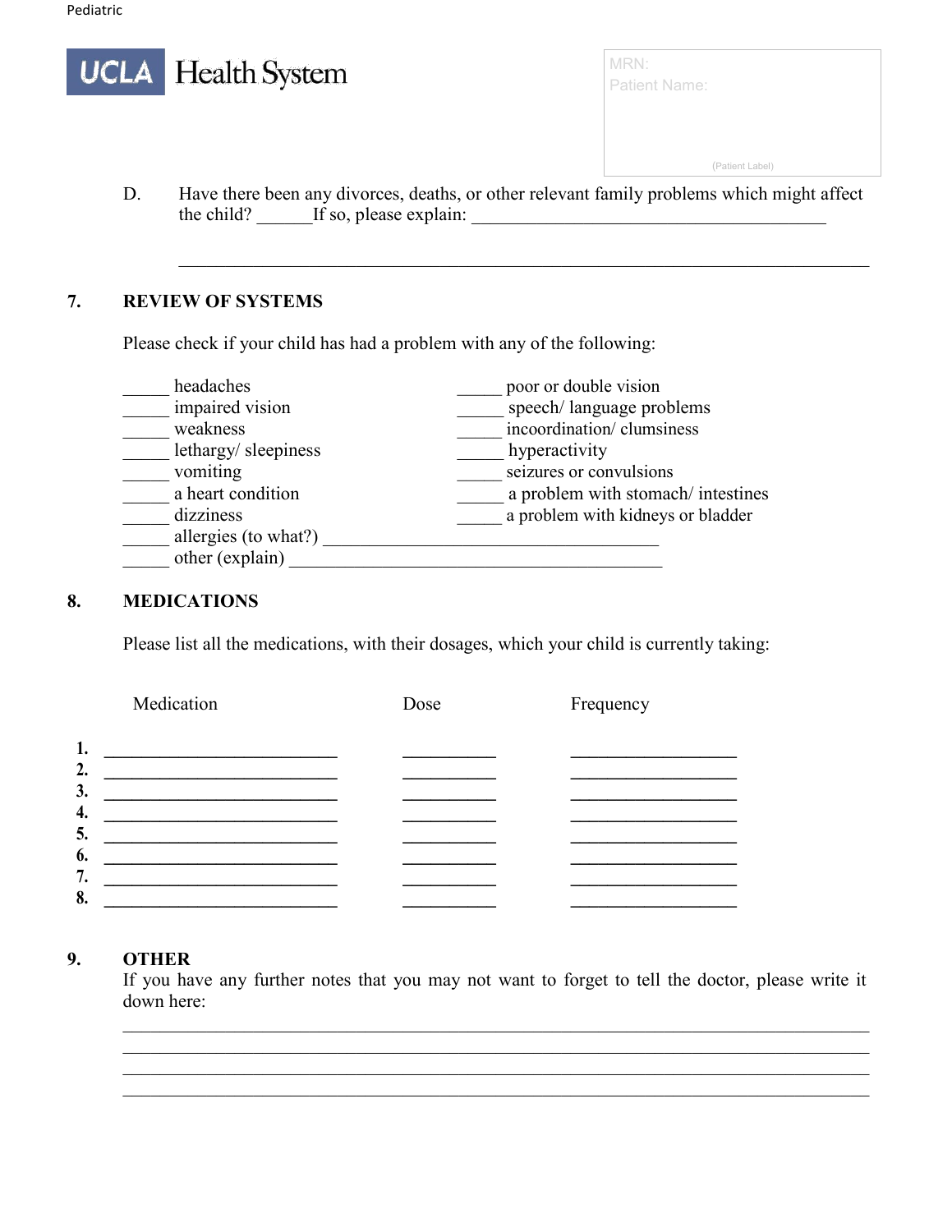

MRN: Patient Name:

(Patient Label)

# **PEDIATRIC SLEEP QUESTIONNAIRE**

| What are the specific sleep problems that have led to the referral?                                                                                                               |                                                                                                                                                                                                                                      |                                        |                         |                                           |
|-----------------------------------------------------------------------------------------------------------------------------------------------------------------------------------|--------------------------------------------------------------------------------------------------------------------------------------------------------------------------------------------------------------------------------------|----------------------------------------|-------------------------|-------------------------------------------|
| 1.                                                                                                                                                                                | <u> Alexandria de la contrada de la contrada de la contrada de la contrada de la contrada de la contrada de la c</u>                                                                                                                 |                                        |                         |                                           |
| 2.                                                                                                                                                                                |                                                                                                                                                                                                                                      |                                        |                         |                                           |
| 3.                                                                                                                                                                                | <u> 2000 - Jan James James James James James James James James James James James James James James James James J</u>                                                                                                                 |                                        |                         |                                           |
|                                                                                                                                                                                   | <u> 2000 - Johann Johann Stone, martin de Brasilian (h. 1888).</u>                                                                                                                                                                   |                                        |                         |                                           |
|                                                                                                                                                                                   |                                                                                                                                                                                                                                      |                                        |                         |                                           |
| Please describe the impact on parents, family, and school:                                                                                                                        |                                                                                                                                                                                                                                      |                                        |                         |                                           |
|                                                                                                                                                                                   |                                                                                                                                                                                                                                      |                                        |                         |                                           |
| child sleeps alone<br>child co-sleeps with parent(s) or caregiver<br><u>Child sleeps</u> with sibling<br>child sleeps with sibling<br>child co-sleeps with parent(s) or caregiver |                                                                                                                                                                                                                                      |                                        |                         |                                           |
|                                                                                                                                                                                   |                                                                                                                                                                                                                                      |                                        |                         |                                           |
|                                                                                                                                                                                   |                                                                                                                                                                                                                                      |                                        |                         |                                           |
| Please describe the child's bedtime routine: (parent participation, need of transitional object, etc.)                                                                            |                                                                                                                                                                                                                                      |                                        |                         |                                           |
|                                                                                                                                                                                   |                                                                                                                                                                                                                                      |                                        |                         |                                           |
|                                                                                                                                                                                   |                                                                                                                                                                                                                                      |                                        |                         |                                           |
|                                                                                                                                                                                   |                                                                                                                                                                                                                                      |                                        |                         |                                           |
|                                                                                                                                                                                   |                                                                                                                                                                                                                                      |                                        |                         |                                           |
| a. Is bedtime routine adhered to consistently?                                                                                                                                    |                                                                                                                                                                                                                                      |                                        | Yes                     | No                                        |
| b. Do you experience bedtime struggles with your child?                                                                                                                           |                                                                                                                                                                                                                                      |                                        | Yes                     | $\overline{\phantom{0}}$ No               |
| c. Does the child settle quickly with caregiver intervention?                                                                                                                     |                                                                                                                                                                                                                                      |                                        | Yes                     | $\frac{1}{\sqrt{1-\frac{1}{2}}}\text{No}$ |
| d. Does child express fear going to sleep?                                                                                                                                        |                                                                                                                                                                                                                                      |                                        | Yes                     |                                           |
| e. Does child experience head banging, racking?                                                                                                                                   |                                                                                                                                                                                                                                      |                                        | Yes                     | $\frac{N_0}{N_0}$                         |
| f. Does child stay awake $> 1$ hour before falling as leep?                                                                                                                       |                                                                                                                                                                                                                                      |                                        |                         |                                           |
|                                                                                                                                                                                   |                                                                                                                                                                                                                                      |                                        | Yes                     | No                                        |
| g. Does child awaken crying, fearful, or confused?                                                                                                                                |                                                                                                                                                                                                                                      |                                        | Yes                     | No                                        |
|                                                                                                                                                                                   | Frequency: First half of the night                                                                                                                                                                                                   |                                        |                         | Last half of night                        |
|                                                                                                                                                                                   |                                                                                                                                                                                                                                      |                                        |                         |                                           |
| Does child experience any of the following? Please check all that apply and note their frequency:                                                                                 |                                                                                                                                                                                                                                      |                                        |                         |                                           |
|                                                                                                                                                                                   | Frequency                                                                                                                                                                                                                            |                                        |                         |                                           |
| sleep walking                                                                                                                                                                     | <u> 1989 - Johann John Harry Barbara (j. 1989)</u>                                                                                                                                                                                   | snoring/choking                        |                         |                                           |
| sleep talking                                                                                                                                                                     | the control of the control of the control of the control of                                                                                                                                                                          | mouth breathing                        |                         |                                           |
| nocturnal seizures                                                                                                                                                                | <u> 1989 - Johann John Harry John Harry John Harry John Harry John Harry John Harry John Harry John Harry John Harry John Harry John Harry John Harry John Harry John Harry John Harry John Harry John Harry John Harry John Har</u> | pauses in breathing                    |                         |                                           |
| bedwetting                                                                                                                                                                        | <u> 1989 - Johann John Stein, mars eta bainar eta bainar eta bainar eta bainar eta bainar eta bainar eta bainar</u>                                                                                                                  |                                        | asthma attacks at night |                                           |
| grinding teeth                                                                                                                                                                    |                                                                                                                                                                                                                                      |                                        |                         |                                           |
| nocturnal pain                                                                                                                                                                    |                                                                                                                                                                                                                                      | restless sleeper                       |                         |                                           |
| sleep paralysis                                                                                                                                                                   |                                                                                                                                                                                                                                      | light sleeper                          |                         |                                           |
| nightmares                                                                                                                                                                        |                                                                                                                                                                                                                                      | heavy sleeper                          |                         |                                           |
|                                                                                                                                                                                   | difficulty awakening in am                                                                                                                                                                                                           | depressed mood                         |                         |                                           |
| awakening too early                                                                                                                                                               | the control of the control of the control of                                                                                                                                                                                         | behavior problems                      |                         |                                           |
| disturb other's sleep                                                                                                                                                             |                                                                                                                                                                                                                                      | learning problems<br>peer interactions |                         |                                           |
|                                                                                                                                                                                   |                                                                                                                                                                                                                                      |                                        |                         |                                           |
| sleepy in school                                                                                                                                                                  |                                                                                                                                                                                                                                      |                                        |                         |                                           |
| irritable in daytime                                                                                                                                                              |                                                                                                                                                                                                                                      | problematic                            |                         |                                           |
| day time spells<br>impulsive                                                                                                                                                      |                                                                                                                                                                                                                                      | short attention span                   |                         |                                           |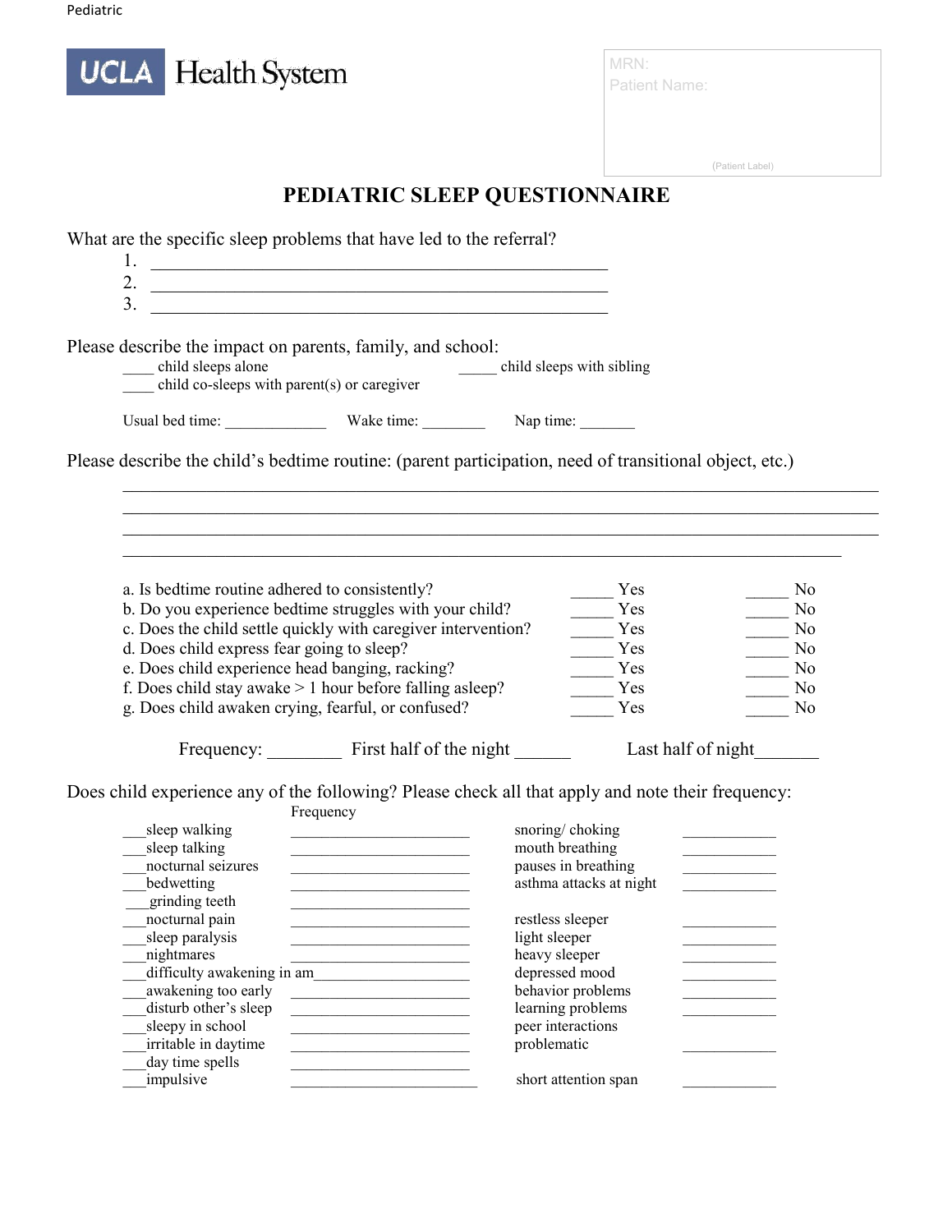

## **OUTPATIENT NOTES**

Medical Records

| Person completing these forms: | Relationship to |
|--------------------------------|-----------------|
| patient:                       |                 |

The above information -- Past medical history, family history, social history and review of systems-- may be obtained as a questionnaire completed by the patient, relatives or ancillary staff provided that it is signed and dated by the treating physician. (Reference may later be made to this information by a signed and dated statement by the treating physician, designating location of the information, date obtained and any subsequent changes.)